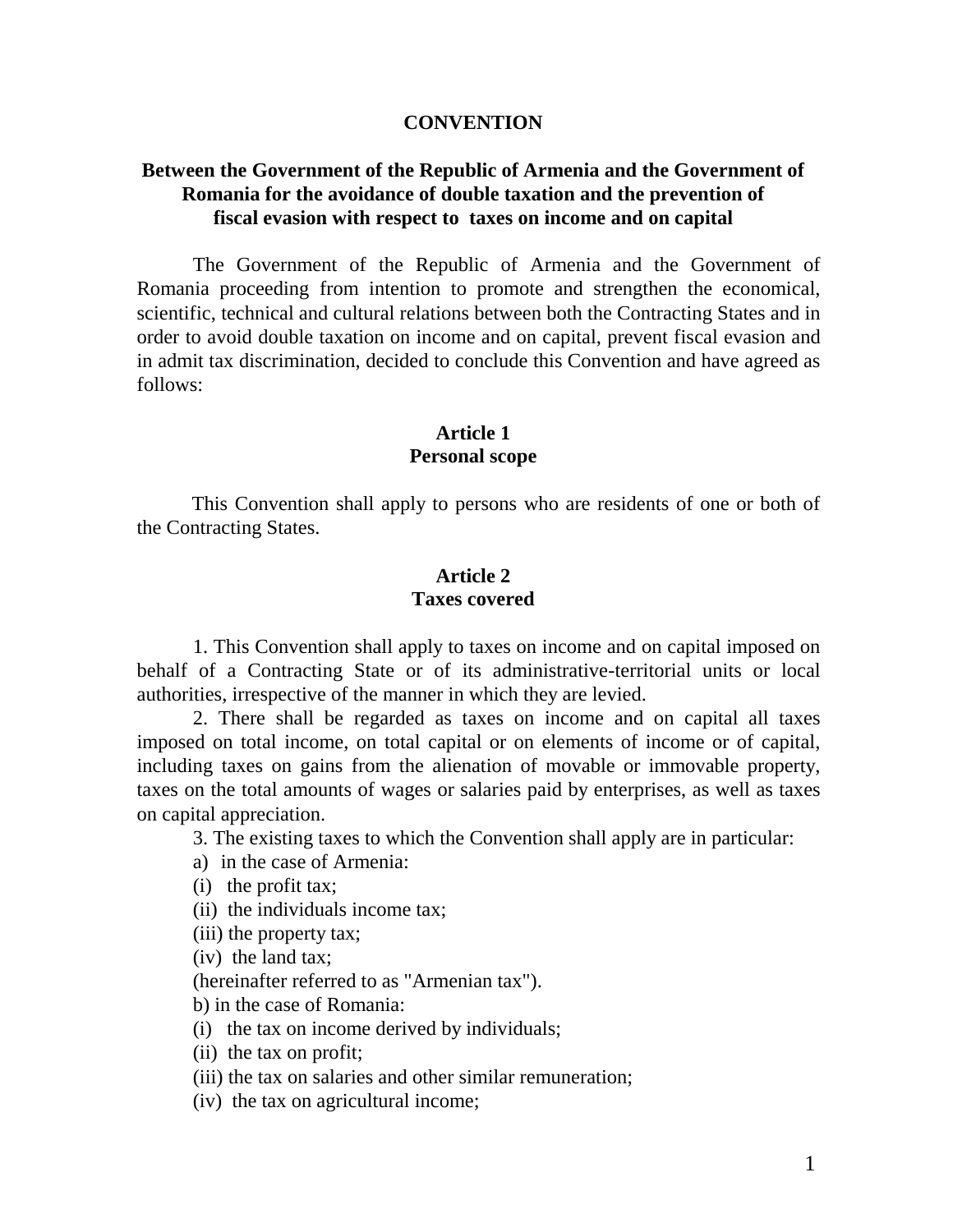(v) the tax on dividends;

(vi) the tax on buildings and the tax on land occupied by buildings and constructions;

(hereinafter referred to as "Romanian tax").

4. The Convention shall apply also to any identical or substantially similar taxes which are imposed after the date of signature of the Convention in addition to, or in place of, the existing taxes. The competent authorities of the Contracting States shall notify each other of any significant changes which have been made in their respective taxation laws.

#### **Article 3 General definitions**

1. For the purposes of this Convention, unless the context otherwise requires:

a) the terms "a Contracting State" and "the other Contracting State" mean Armenia or Romania as the context requires;

b) the term "Armenia" means the Republic of Armenia, and when used in a geographical sense means the territory over which the Republic of Armenia exercises sovereign rights and jurisdiction in accordance with international law and internal legislation;

c) the term "Romania" means Romania and, when used in a geographical sense, indicates the territory of Romania including its territorial sea as well as the exclusive economic zone over which Romania exercises sovereignty, sovereign rights and jurisdiction in accordance with its internal law and with international law, concerning the exploration and the exploitation of the natural, biological and mineral resources existing in the sea waters, sea-bed and subsoil of these waters;

d) the term "person" includes an individual, a company and any other body of persons;

e) the term "company" means any body corporate or any entity which is treated as a body corporate for tax purposes;

 f) the terms "enterprise of a Contracting State" and "enterprise of the other Contracting State" mean respectively an enterprise carried on by a resident of a Contracting State and an enterprise carried on by a resident of the other Contracting State;

g) the term "international traffic" means any transport by a ship, boat or aircraft, road or railway vehicle operated by an enterprise of a Contracting State, except when such transport is operated solely between places in the other Contracting State;

h) the term "competent authority" means:

(i) in the case of Armenia - Tax Inspectorate or its authorized representative;

(ii) in the case of Romania - Ministry of Finance or its authorized representative;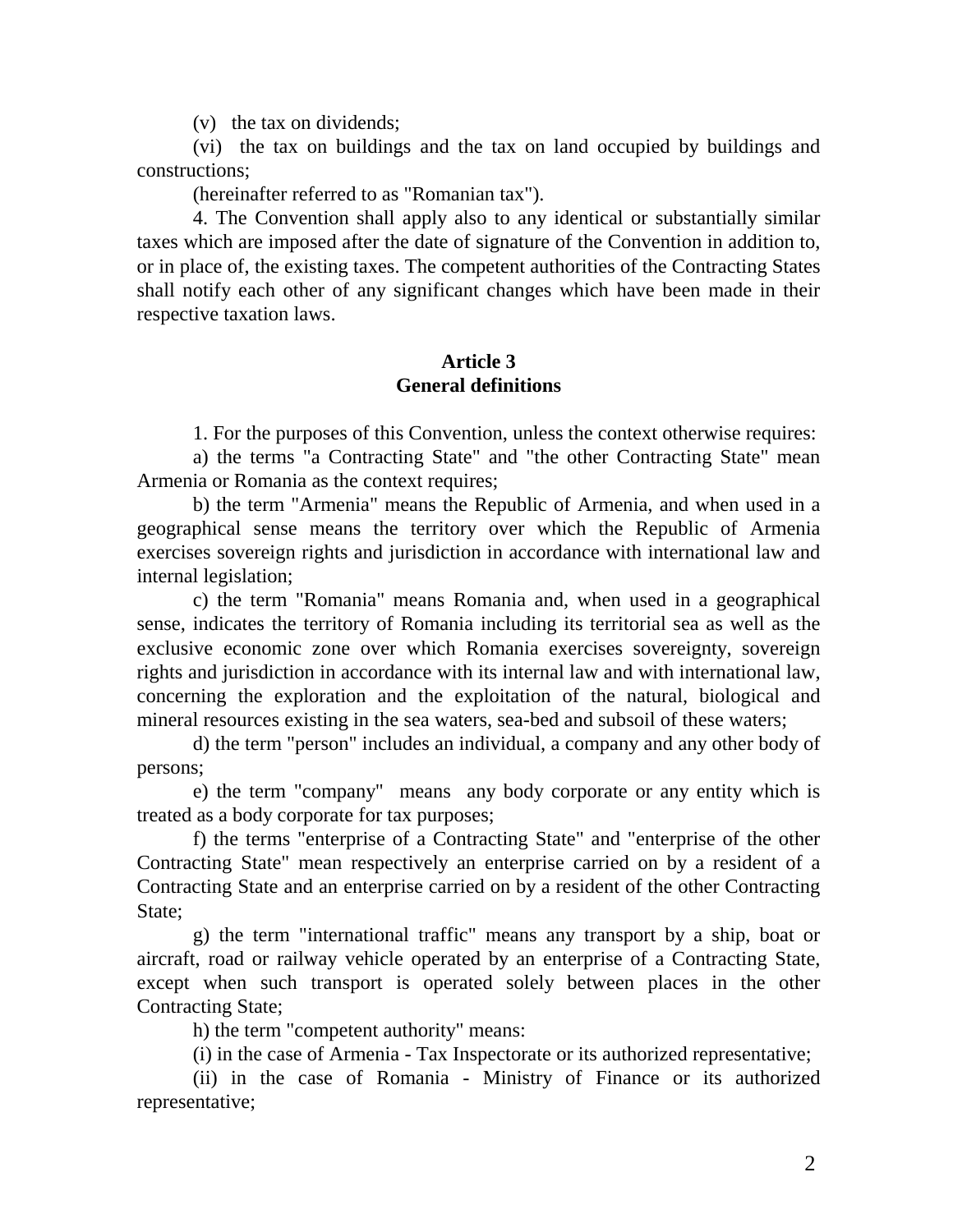i) the term "national" means:

(i) any individual possessing the citizenship of a Contracting State;

(ii) any legal person, body of persons and any other entity deriving its status as such from the laws in force in a Contracting State.

2. As regards the application of the Convention by a Contracting State any term not defined therein shall, unless the context otherwise requires, have the meaning which it has under the law of that State concerning the taxes to which the Convention applies.

### **Article 4 Resident**

1. For the purposes of this Convention, the term "resident of a Contracting State" means any person who, under the laws of that State, is liable to tax therein by reason of his domicile, place of registration, place of management, residence, or any other criterion of a similar nature.

2. Where by reason of the provisions of paragraph 1 an individual is a resident of both Contracting States, then his status shall be determined as follows:

a) he shall be deemed to be a resident of the State in which he has a permanent home available to him; if he has a permanent home available to him in both States, he shall be deemed to be a resident of the State with which his personal and economic relations are closer (center of vital interests);

b) if the State in which he has his center of vital interests cannot be determined, or if he has not a permanent home available to him in either State, he shall be deemed to be a resident of the State in which he has an habitual abode;

c) if he has an habitual abode in both States, or in neither of them, he shall be deemed to be a resident of the State of which he is a national;

d) if he is a national of both States or of neither of them, the competent authorities of the Contracting States shall settle the question by mutual agreement.

3. Where by reason of the provisions of paragraph 1 a person other than an individual is a resident of both Contracting States, then it shall be deemed to be a resident of the State under the laws of which it is created.

### **Article 5 Permanent establishment**

1. For the purposes of this Convention, the term "permanent establishment" means a fixed place of business through which an enterprise of a Contracting State wholly or partly carries on the business in the other Contracting State.

2. The term "permanent establishment" includes especially:

a) a place of management;

b) a branch;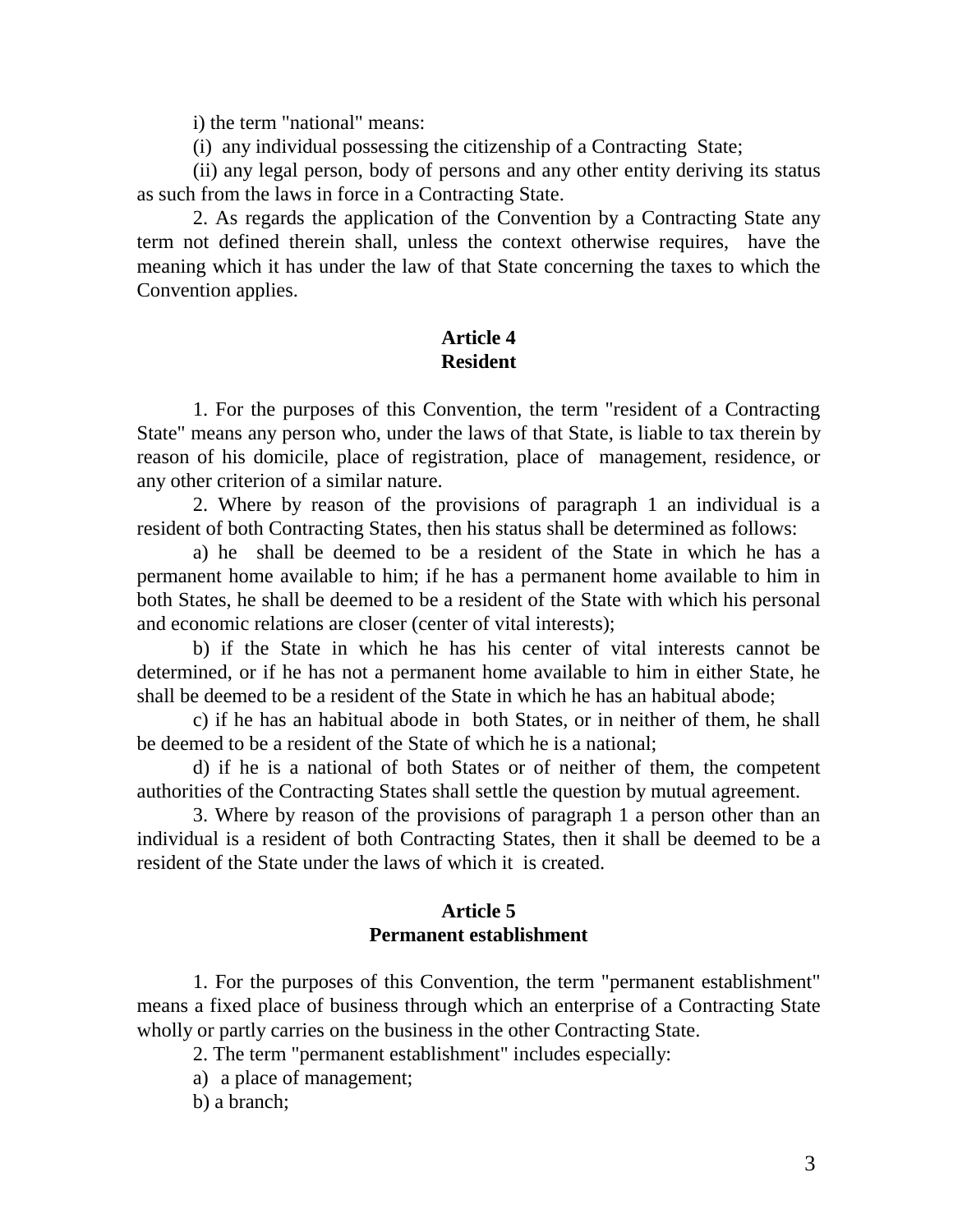c) an office;

d) a factory;

e) a workshop,

f) a warehouse used for supplying of goods in order to derive income; and

g) a mine, an oil or gas well, a quarry or any other place of extraction or exploration of natural resources.

3. The term "permanent establishment" likewise encompasses:

a) a building site, a construction, assembly or installation project or supervisory activities in connection therewith, but only where such site, project or activities continue for a period of more than 9 months within any 12-month period.

b) the furnishing of services, including consultancy services, by an enterprise of a Contracting State through employees or other personnel engaged by the enterprise for such purpose in the other Contracting State, but only where activities of that nature continue (for the same or a connected project) for a period or periods aggregating more than 9 months within any 12-month period.

4. Notwithstanding the preceding provisions of this Article, the term "permanent establishment" shall be deemed not to include:

a) the use of facilities solely for the purpose of storage, display or delivery of goods or merchandise belonging to the enterprise;

b) the maintenance of a stock of goods or merchandise belonging to the enterprise solely for the purpose of storage, display or delivery;

c) the maintenance of a stock of goods or merchandise belonging to the enterprise solely for the purpose of processing by another enterprise;

d) the sale of goods or merchandise belonging to the enterprise displayed in the frame of an occasional temporary fair or exhibition where the goods or merchandise are sold no later than one month after the closing of the said fair or exhibition;

e) the maintenance of a fixed place of business solely for the purpose of purchasing goods or merchandise or of collecting information, for the enterprise;

f) the maintenance of a fixed place of business solely for the purpose of carrying on, for the enterprise, any other activity of a preparatory or auxiliary character;

g) the maintenance of a fixed place of business solely for any combination of activities mentioned in sub-paragraphs a) to f), provided that the overall activity of the fixed place of business resulting from this combination is of a preparatory or auxiliary character.

5. Notwithstanding the provisions of paragraphs 1 and 2, where a person other than an agent of an independent status to whom paragraph 6 applies - is acting on behalf of an enterprise and has, and habitually exercises, in a Contracting State an authority to conclude contracts in the name of the enterprise, that enterprise shall be deemed to have a permanent establishment in that State in respect of any activities which that person undertakes for the enterprise, unless the activities of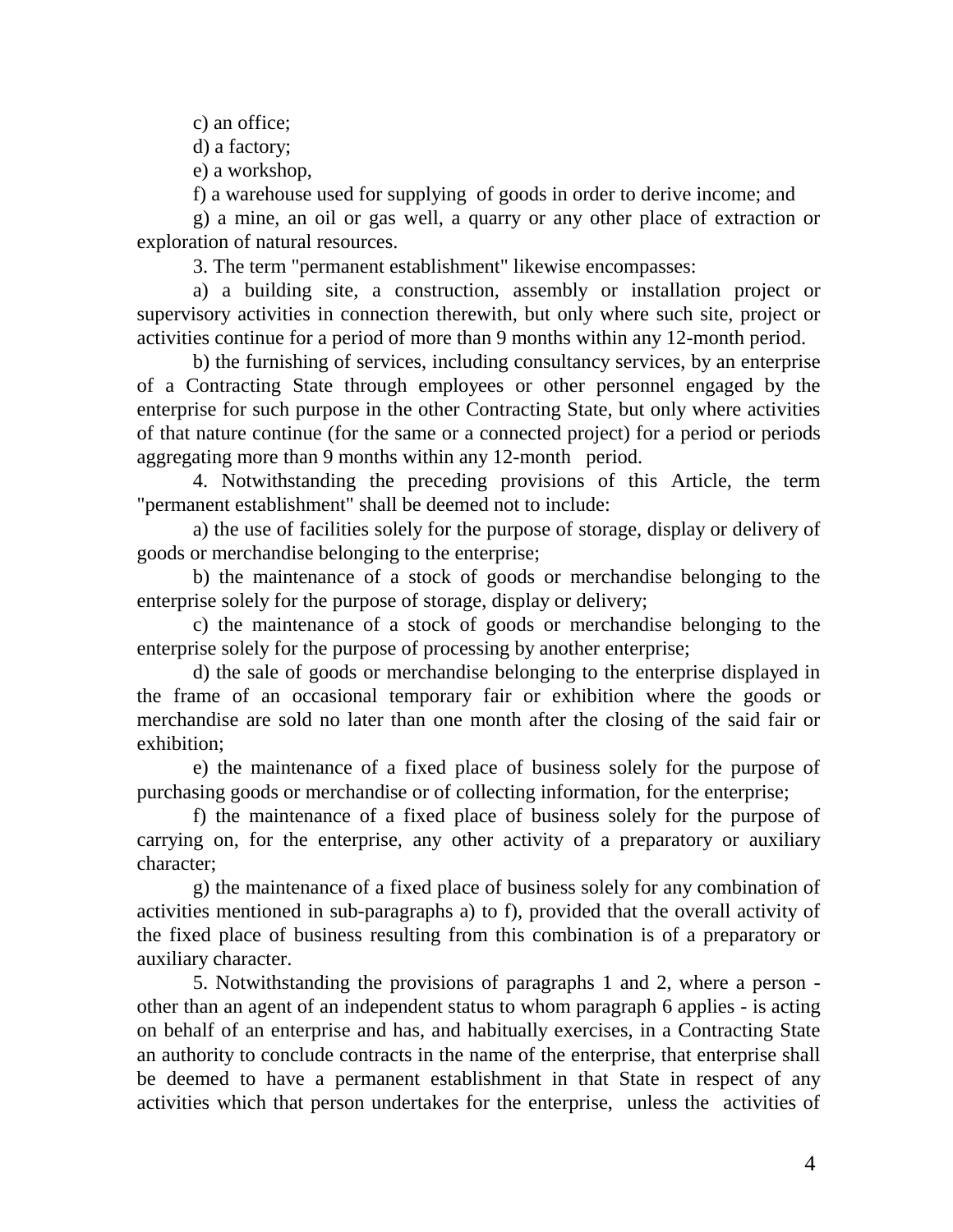such person are limited to those mentioned in paragraph 4 which, if exercised through a fixed place of business, would not make this fixed place of business a permanent establishment under the provisions of that paragraph;

6. An enterprise of a Contracting State shall not be deemed to have a permanent establishment in the other Contracting State merely because it carries on business in that State through a broker, commission agent or any other agent of an independent status, provided that such persons are acting in the ordinary course of their business.

7. Notwithstanding the preceding provisions of this Article, an insurance enterprise of a Contracting State shall, except in regard to re-insurance, be deemed to have a permanent establishment in the other Contracting State if it collects premiums in the territory of that other State or insures risks situated therein through a person other than agent of an independent status.

8. The fact that a company which is a resident of a Contracting State controls or is controlled by a company which is a resident of the other Contracting State, shall not of itself constitute either a company a permanent establishment of the other.

### **Article 6 Income from immovable property**

1. Income derived by a resident of a Contracting State from immovable property (including income from agriculture or forestry) situated in the other Contracting State may be taxed in that other State.

2. The term "immovable property" shall have the meaning which it has under the law of the Contracting State in which the property in question is situated.

The term shall in any case include property, accessory to immovable property, livestock and equipment used in agriculture and forestry, rights to which the provisions of general law respecting landed property apply, usufruct of immovable property and rights to variable or fixed payments as consideration for the working of, or the right to work, mineral deposits , sources and other natural resources; ships, boats or aircraft, road or railway vehicles shall not be regarded as immovable property.

3. The provisions of paragraph 1 shall apply to income derived from the direct use, letting, or use in any other form of immovable property.

4. Where the ownership of shares or other corporate rights in a company entitles the owner of such shares or corporate rights to the enjoyment of immovable property held by the company, the income from direct use, letting, or use in any other form of such right to enjoyment may be taxed in the Contracting State in which the immovable property is situated.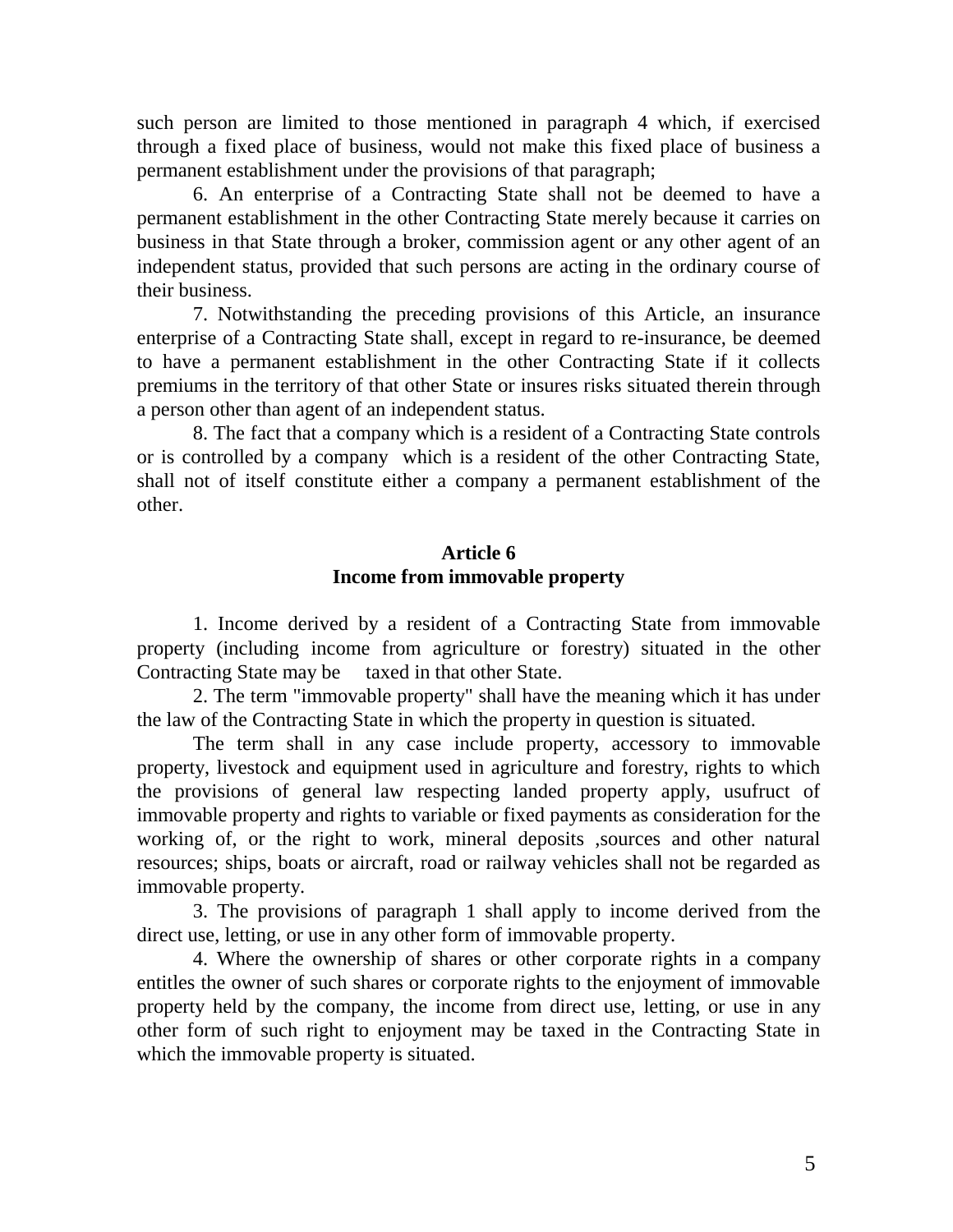5. The provisions of paragraph 1, 3 and 4 shall also apply to the income from immovable property of an enterprise and to income from immovable property used for the performance of independent personal services.

# **Article 7 Business profits**

1. The profits from business activity derived by an enterprise of a Contracting State shall be taxable only in that State unless the enterprise carries on business in the other Contracting State through a permanent establishment situated therein. If the enterprise carries on business as aforesaid, the profits of the enterprise may be taxed in the other State but only so much of them as is attributable to that permanent establishment.

2. Subject to the provisions of paragraph 3 of this Article, where an enterprise of a Contracting State carries on business in the other Contracting State through a permanent establishment situated therein, there shall in each Contracting State be attributed to that permanent establishment the profits which it might be expected to make if it were a distinct and separate enterprise engaged in the same or similar activities under the same or similar conditions and dealing wholly independently with the enterprise of which it is a permanent establishment.

3. In determining the profits of a permanent establishment, there shall be allowed as deduction actual expenses which are incurred for the purposes of the permanent establishment, including executive and general administrative expenses so incurred, whether in the State in which permanent establishment is situated or elsewhere. This provision shall apply subject to limitations under domestic law.

4. Insofar as it has been customary in a Contracting State to determine the profits to be attributed to a permanent establishment on the basis of an apportionment of the total profits of the enterprise to its various parts, nothing in paragraph 2 shall preclude that Contracting State from determining the profits to be taxed by such an apportionment as may be customary; the method of apportionment adopted shall, however, be such that the result shall be in accordance with the principles contained in this Article.

5. No profits shall be attributed to a permanent establishment by reason of the mere purchase by that permanent establishment of goods or merchandise for the enterprise.

6. For the purposes of the preceding paragraphs, the profits to be attributed to the permanent establishment shall be determined by the same method year by year unless there is good and sufficient reason to the contrary.

7. Where profits include items of income which are dealt with separately in other Articles of this Convention, then the provisions of those Articles shall not be affected by the provisions of this Article.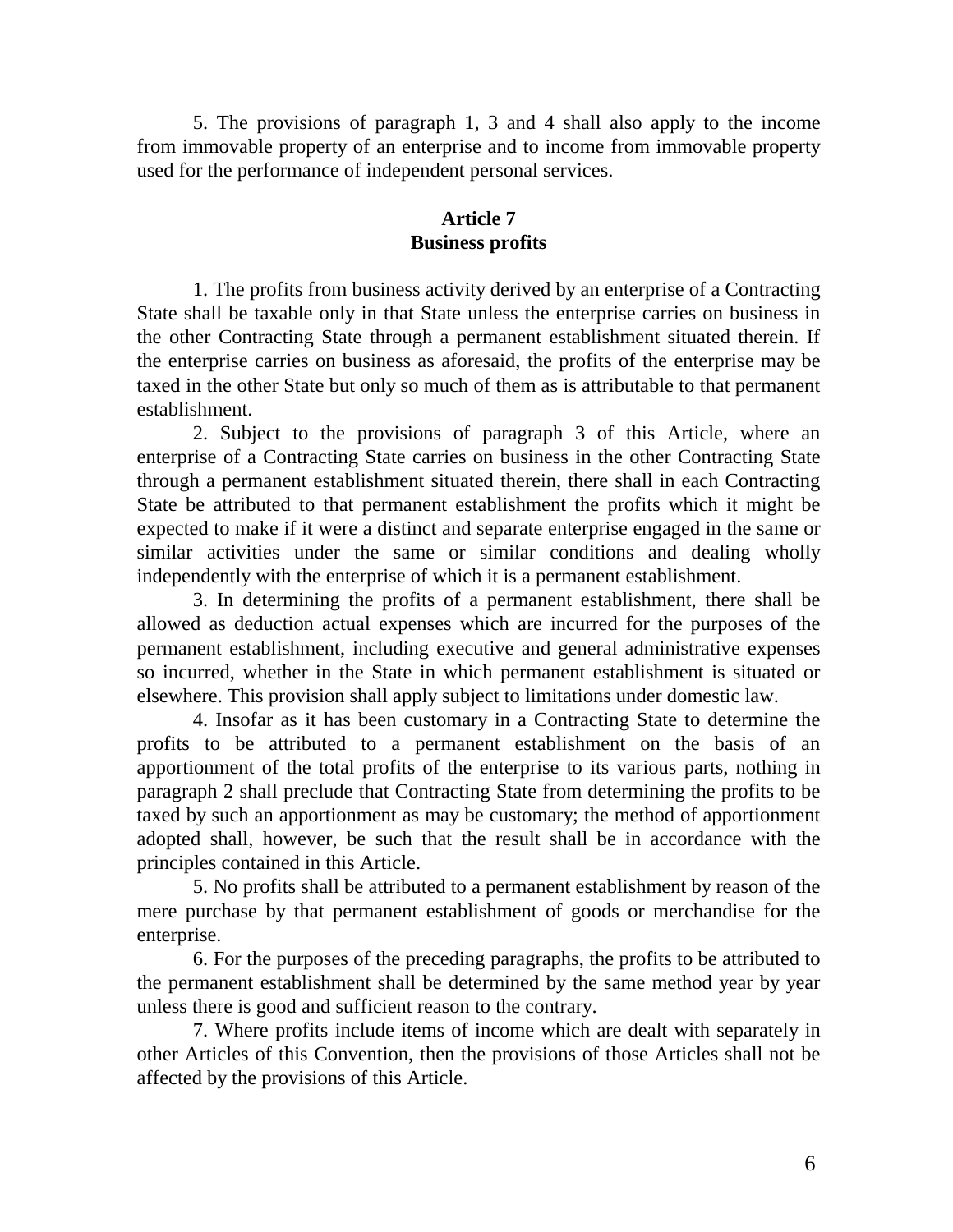### **Article 8 International traffic**

1. Profits of an enterprise of a Contracting State from the operation of ships, boats or aircraft, road or railway vehicles in international traffic shall be taxable only in that State.

2. Profits of an enterprise of a Contracting State from the direct use, the letting or any other way of exploitation of containers and pertaining to them equipment shall be taxable only in that State.

3. The provisions of paragraphs 1 and 2 of this Article shall also apply to profit derived by an enterprise of a Contracting State from the participation in a pool, a joint business or an international operating agency, but only to so much of it which is attributable to its participation in joint operation.

#### **Article 9 Associated enterprises**

1. Where:

a) an enterprise of a Contracting State participates directly or indirectly in the management, control or capital of an enterprise of the other Contracting State, or

b) the same persons participate directly or indirectly in the management, control or capital of an enterprise of a Contracting State and an enterprise of the other Contracting State, and in either case conditions are made or imposed between the two enterprises in their commercial or financial relations which differ from those which would be made between independent enterprises, then any profits which would, but for those conditions, have accrued to one of the enterprise, but, by reason of those conditions, have not so accrued, may be included in the profits of that enterprise and taxed accordingly.

2. Where a Contracting State includes in the profits of an enterprise of that State - and taxes accordingly - profits on which an enterprise of the other Contracting State has been charged to tax in that other State and the profits so included are profits which would have accrued to the enterprise of the firstmentioned State if the conditions made between the two enterprises had been those which would have been made between independent enterprises then that other State shall make an appropriate adjustment to the amount of the tax charged therein on those profits. In determining such adjustment, due regard shall be had to the other provisions of this Convention and the competent authorities of the Contracting States shall if necessary consult each other.

### **Article 10 Dividends**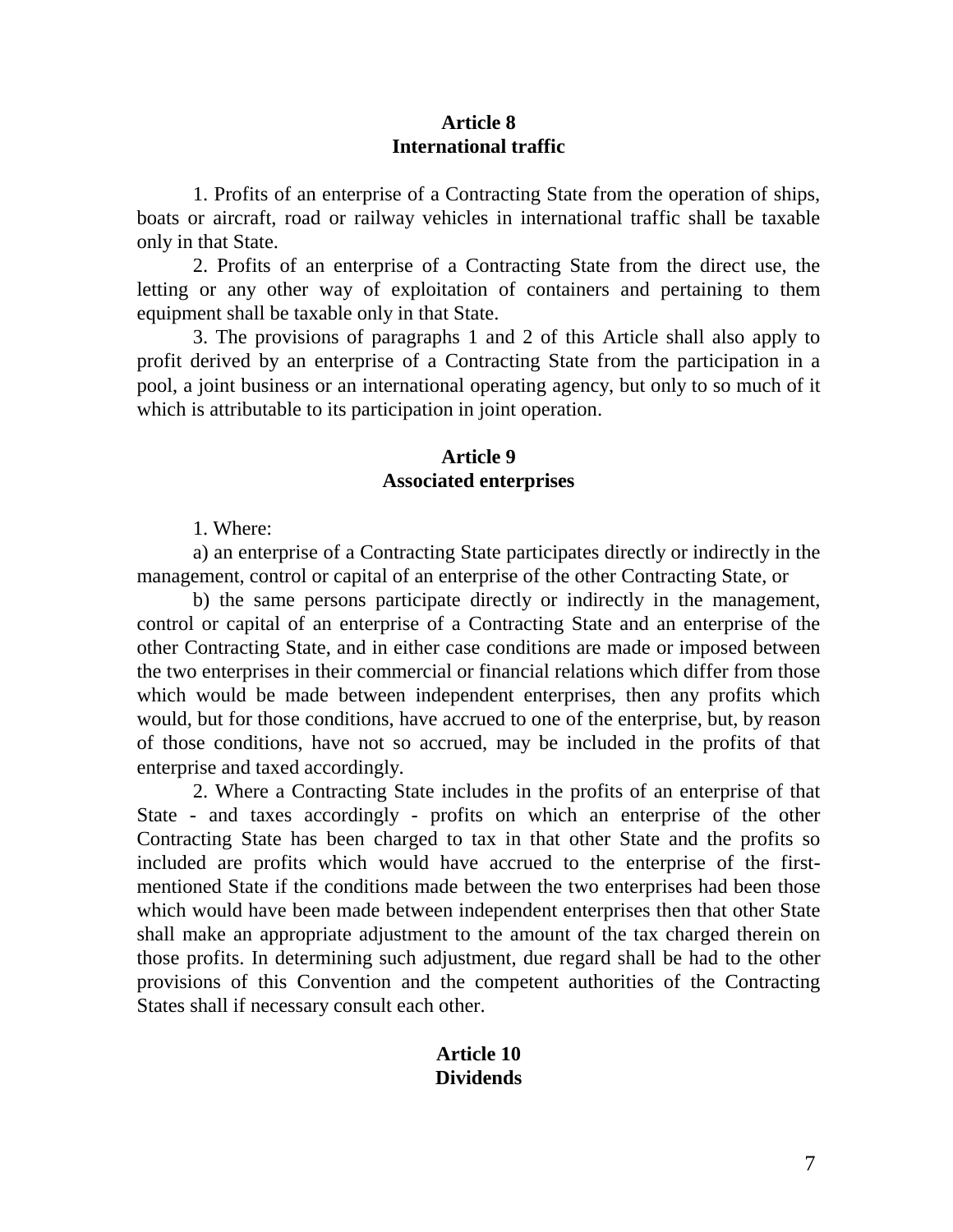1. Dividends paid by a company which is a resident of a Contracting State to a resident of the other Contracting State may be taxed in that other State.

2. However, such dividends may also be taxed in the Contracting State of which the company paying the dividends is a resident and according to the laws of that State, but if the recipient is the beneficial owner of the dividends the tax so charged shall not exceed:

a) 5 per cent of the gross amount of the dividends if the beneficial owner is a company which holds directly at least 25 per cent of the capital of the company paying the dividends,

b) 10 per cent of the gross amount of the dividends in all other cases.

The competent authorities of the Contracting States shall by mutual agreement settle the mode of application of these limitations.

This paragraph shall not affect the taxation of the company in respect of the profits out of which the dividends are paid.

3. The term "dividends" as used in this Article means income from shares, "jouissance" shares, or, "jouissance" rights, mining shares, founders' shares or other rights, not being debt-claims, participating in profits, as well as income from other corporate rights which is subjected to the same taxation treatment as income from shares by the tax laws of the State of which the company making the distribution is a resident.

4. The provisions of paragraphs 1 and 2 shall not apply if the beneficial owner of the dividends, being a resident of a Contracting State, carries on business in the other Contracting State of which the company paying the dividends is a resident, through a permanent establishment situated therein, or performs in that other State independent personal services from a fixed base situated therein, and the holding in respect of which the dividends are paid is effectively connected with such permanent establishment or fixed base. In such case the provisions of Article 7 or Article 15, as the case may be, shall apply.

5. Where a company which is a resident of a Contracting State derives profits or income from the other Contracting State, that other State may not impose any tax on the dividends paid by the company, except insofar as such dividends are paid to a resident of that other State or insofar as the holding in respect of which the dividends are paid is effectively connected with a permanent establishment or a fixed base situated in that other State, nor subject the company's undistributed profits to a tax on the company's undistributed profits, even if the dividends paid or the undistributed profits consist wholly or partly of profits or income arising in such other State.

# **Article 11 Interest**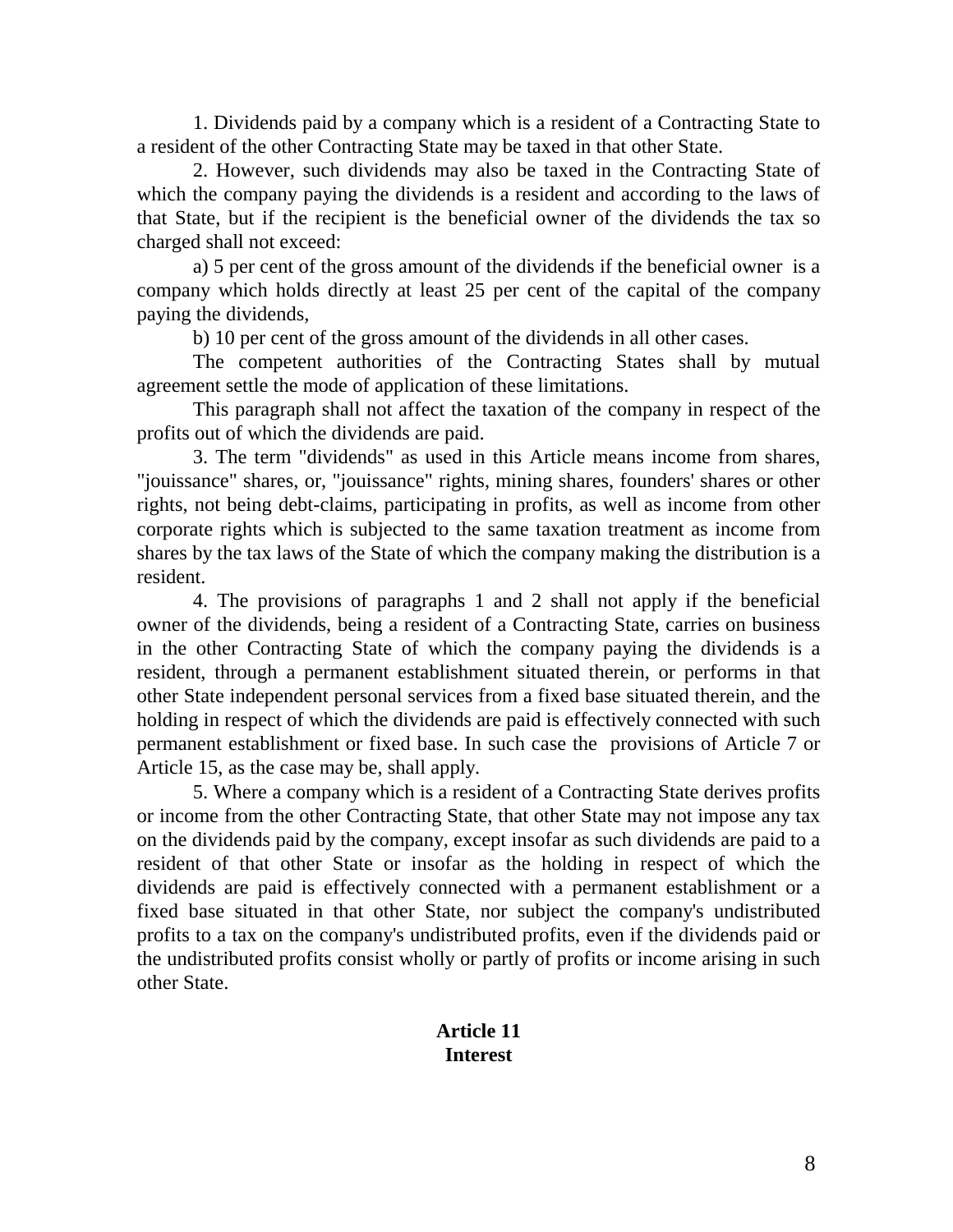1. Interest arising in a Contracting State and paid to a resident of the other Contracting State may be taxed in that other State.

2. However, such interest may also be taxed in the Contracting State in which it arises and according to the laws of that State, but if the recipient is the beneficial owner of the interest, the tax so charged shall not exceed 10 per cent of the gross amount of the interest. The competent authorities of the Contracting States shall by mutual agreement settle the mode of application of this limitation.

3. Notwithstanding the provisions of paragraph 2 interest arising in a Contracting State shall be exempt from tax in that State if it is derived and beneficially owned by the Government of the other Contracting State, a local authority or an administrative-territorial unit thereof or any agency or bank unit or institution of the Government, a local authority or an administrative-territorial unit or if the debt-claims of a resident of the other Contracting State are warranted, insured or directly or indirectly financed by a financial institution wholly owned by the Government of the other Contracting State.

4. The term "interest" as used in this Article means income from debt-claims of every kind, whether or not secured by mortgage and whether or not carrying a right to participate in the debtor's profits, and in particular, income from government securities and income from bonds or debentures, including premiums and prizes attaching to such securities, bonds or debentures. Penalty charges for late payment shall not be regarded as interest for the purpose of this Article.

5. The provisions of paragraphs 1 and 2 shall not apply if the beneficial owner of the interest, being a resident of a Contracting State, carries on business in the other Contracting State in which the interest arises, through a permanent establishment situated therein, or performs in that other State independent personal services from a fixed base situated therein, and the debt-claim in respect of which the interest is paid is effectively connected with such permanent establishment or fixed base. In such case the provisions of Article 7 or Article 15, as the case may be, shall apply.

6. Interest shall be deemed to arise in a Contracting State when the payer is that State itself, an administrative-territorial unit, a local authority or a resident of that State. Where, however, the person paying the interest, whether he is a resident of a Contracting State or not, has in a Contracting State a permanent establishment or a fixed base in connection with the indebtedness on which the interest is paid was incurred, and such interest is borne by such permanent establishment or fixed base, then such interest shall be deemed to arise in the State in which the permanent establishment or fixed base is situated.

7. Where, by reason of a special relationship between the payer and the beneficial owner or between both of them and some other person, the amount of the interest, having regard to the debt-claim for which it is paid, exceeds the amount which would have been agreed upon by the payer and the beneficial owner in the absence of such relationship, the provisions of this Article shall apply only to the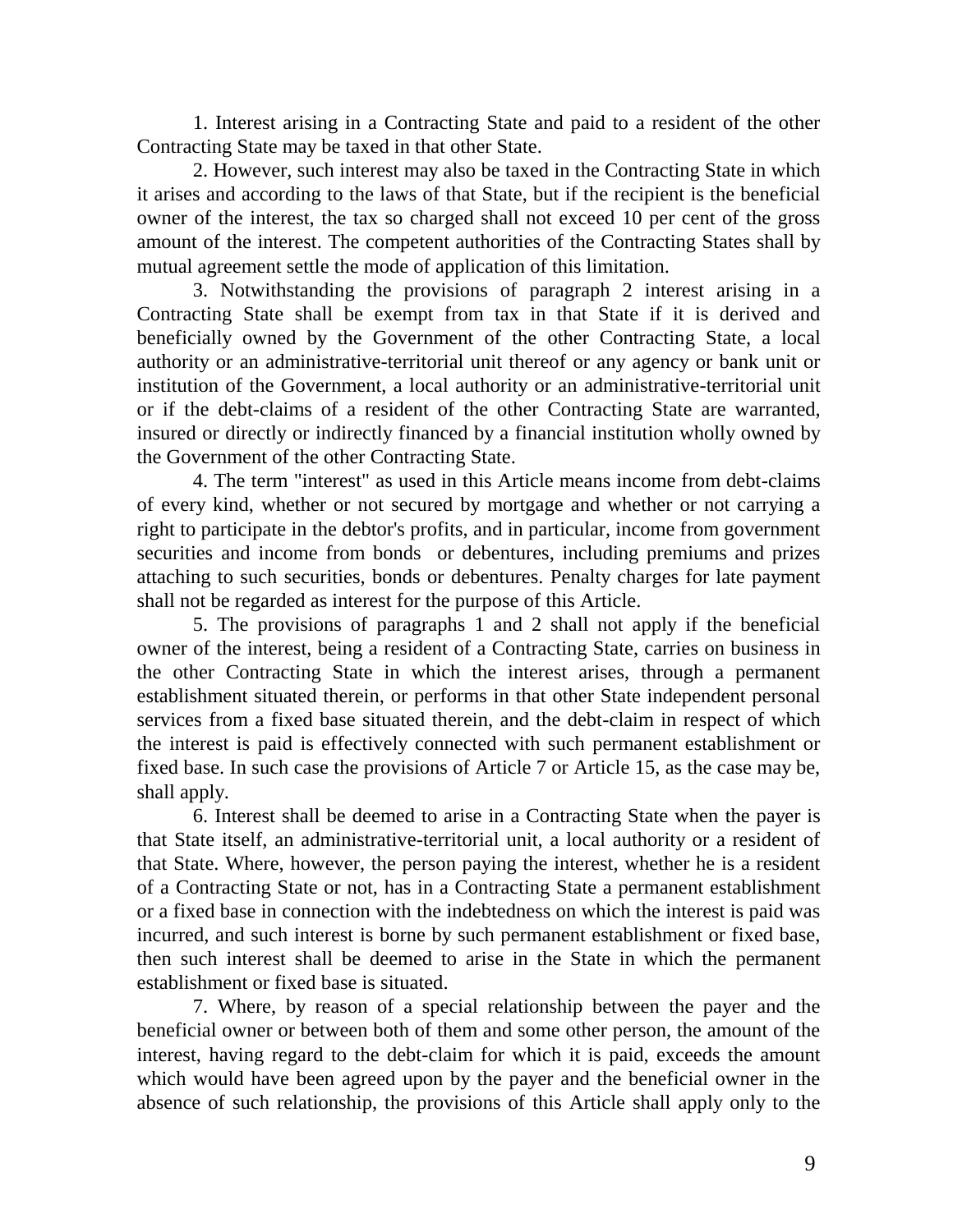last-mentioned amount. In such case, the excess part of the payments shall remain taxable according to the laws of each Contracting State, due regard being had to the other provisions of this Convention.

## **Article 12 Commission**

1. Commission arising in a Contracting State and paid to a resident of the other Contracting State may be taxed in that other State.

2. However, such commission may also be taxed in the Contracting State in which it arises and according to the laws of that State, but if the recipient is the beneficial owner of the commission, the tax so charged shall not exceed 15 per cent of the gross amount of the commission. The competent authorities of the Contracting States shall by mutual agreement settle the mode of application of this limitation.

3. The term "commission" as used in this Article means a payment made to a broker, a general commission agent or to any other person assimilated to a broker or agent by the taxation law of the Contracting State in which such payment arises.

4. The provisions of paragraphs 1 and 2 shall not apply if the beneficial owner of the commission, being a resident of a Contracting State, carries on business in the other Contracting State in which the commission arises, through a permanent establishment situated therein, or performs in that other State independent personal services from a fixed base situated therein, and the right or property in respect of which the commission is paid is effectively connected with such permanent establishment or fixed base. In such case the provisions of Article 7 or Article 15, as the case may be, shall apply.

5. Commission shall be deemed to arise in a Contracting State when the payer is that State itself, an administrative - territorial unit, a local authority or a resident of that State. Where, however, the person paying the commission, whether he is a resident of a Contracting State or not, has in a Contracting State a permanent establishment or a fixed base in connection with which the activities for which the payment is made was incurred, and such commission is borne by such permanent establishment or fixed base, then such commission shall be deemed to arise in the Contracting State in which the permanent establishment or fixed base is situated.

6. Where, by reason of a special relationship between the payer and the beneficial owner or between both of them and some other person, the amount of the commission, having regard to the activities for which it is paid, exceeds the amount which would have been agreed upon by the payer and the beneficial owner in the absence of such relationship, the provisions of this Article shall apply only to the last-mentioned amount. In such case, the excess part of the payments shall remain taxable according to the laws of each Contracting State, due regard being had to the other provisions of this Convention.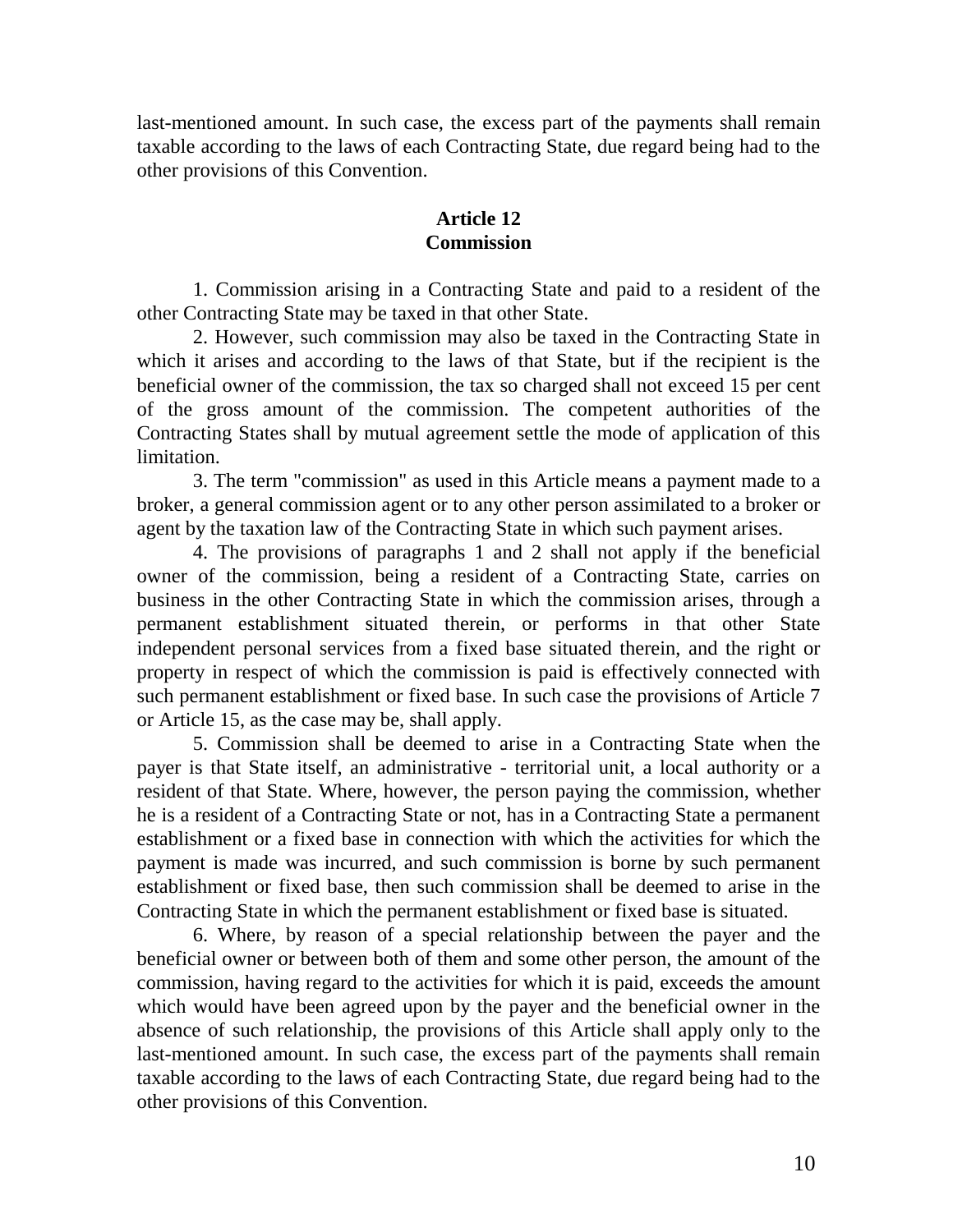# **Article 13 Royalties**

1. Royalties arising in a Contracting State and paid to a resident of the other Contracting State may be taxed in that other State.

2. However, such royalties may also be taxed in the Contracting State in which they arise and according to the laws of that State, but if the recipient is the beneficial owner of the royalties the tax so charged shall not exceed 10 per cent of the gross amount of the royalties. The competent authorities of the Contracting States shall by mutual agreement settle the mode of application of this limitation.

3. The term "royalties" as used in this Article means payments of any kind received as a consideration for the use of, or the right to use, any copyright of literary, artistic or scientific work including cinematography films, and films or tapes for radio or television broadcasting, transmission to the public by satellite, cable, optic fibre or similar technology, any patent, trade mark, design or model, plan, secret formula or process, or for the use or for the right to use of any industrial, commercial or scientific equipment, or for information concerning industrial, commercial or scientific experience. The term "royalties" also includes gains from the alienation of any such property or rights to the extent that such gains are contingent on production, productivity, use or disposition of such property or rights.

4. The provisions of paragraphs 1 and 2 shall not apply if the beneficial owner of the royalties, being a resident of a Contracting State, carries on business in the other Contracting State in which the royalties arise, through a permanent establishment situated therein, or performs in that other State independent personal services from a fixed base situated therein, and the right or property in respect of which the royalties are paid is effectively connected with such permanent establishment or fixed base. In such case the provisions of Article 7 or Article 15, as the case may be, shall apply.

5. Royalties shall be deemed to arise in a Contracting State when the payer is that State itself, an administrative - territorial unit, a local authority or a resident of that State. Where, however, the person paying the royalties, whether he is a resident of a Contracting State or not, has in a Contracting State a permanent establishment or a fixed base in connection with which the liability to pay the royalties was incurred, and such royalties are borne by such permanent establishment or fixed base, then such royalties shall be deemed to arise in the Contracting State in which the permanent establishment or fixed base is situated.

6. Where, by reason of a special relationship between the payer and the beneficial owner or between both of them and some other person, the amount of the royalties, having regard to the use, right or information for which they are paid, exceeds the amount which would have been agreed upon by the payer and the beneficial owner in the absence of such relationship, the provisions of this Article shall apply only to the last-mentioned amount. In such case, the excess part of the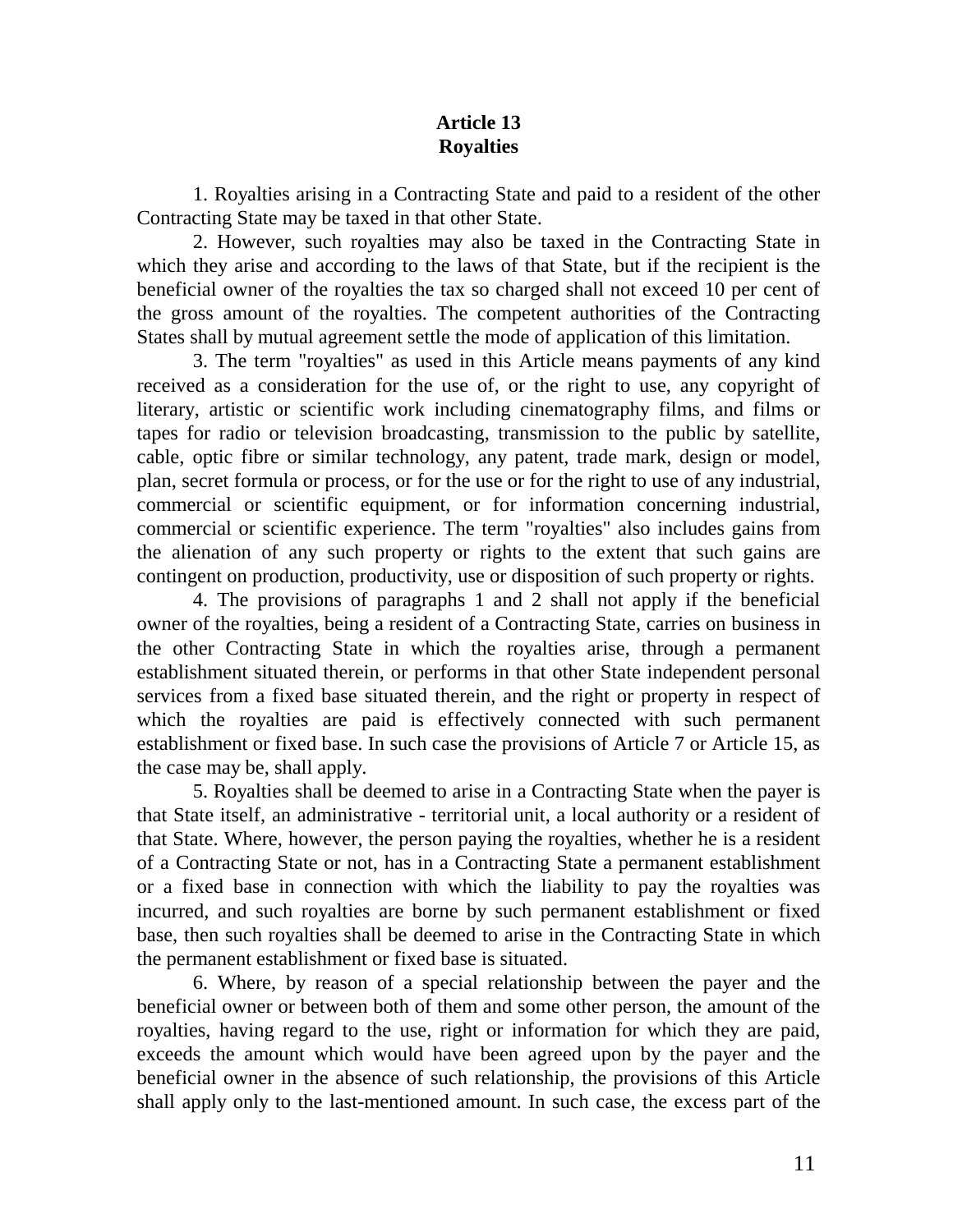payments shall remain taxable according to the laws of each Contracting State, due regard being had to the other provisions of this Convention.

# **Article 14 Capital gains**

1. Gains derived by a resident of a Contracting State from the alienation of immovable property referred to in Article 6 and situated in the other Contracting State may be taxed in that other State.

2. Gains from the alienation of movable property forming part of the business property of a permanent establishment which an enterprise of a Contracting State has in the other Contracting State or of movable property pertaining to a fixed base available to a resident of a Contracting State in the other Contracting State for the purpose of performing independent personal services, including such gains from the alienation of such a permanent establishment (alone or with the whole enterprise) or of such fixed base, may be taxed in that other State.

3. Gains derived by an enterprise of a Contracting State from the alienation of ships, boats or aircraft, road or railway vehicles operated in international traffic, as well as of movable property pertaining to the operation of such ships, boats or aircraft, road or railway vehicles, shall be taxable only in that State.

4. Gains derived by a resident of a Contracting State from the alienation of shares or other corporate rights in a company the assets of which directly or indirectly consist mainly of immovable property situated in the other Contracting State may be taxed in that other State.

5. Gains from the alienation of any property other than that referred to in paragraphs 1, 2, 3 and 4, shall be taxable only in the Contracting State of which the alienator is a resident.

## **Article 15 Independent personal services**

1. Income derived by a resident of a Contracting State in respect of professional services or other activities of an independent character shall be taxable only in that State, unless he has a fixed base regularly available to him in the other Contracting State for the purpose of performing his activities. If he has such a fixed base, the income may be taxed in the other State but only so much of it as is attributable to that fixed base.

2. The term "professional services" includes especially independent scientific, literary, artistic, educational or teaching activities as well as the independent activities of physicians, lawyers, engineers, architects, dentists and accountants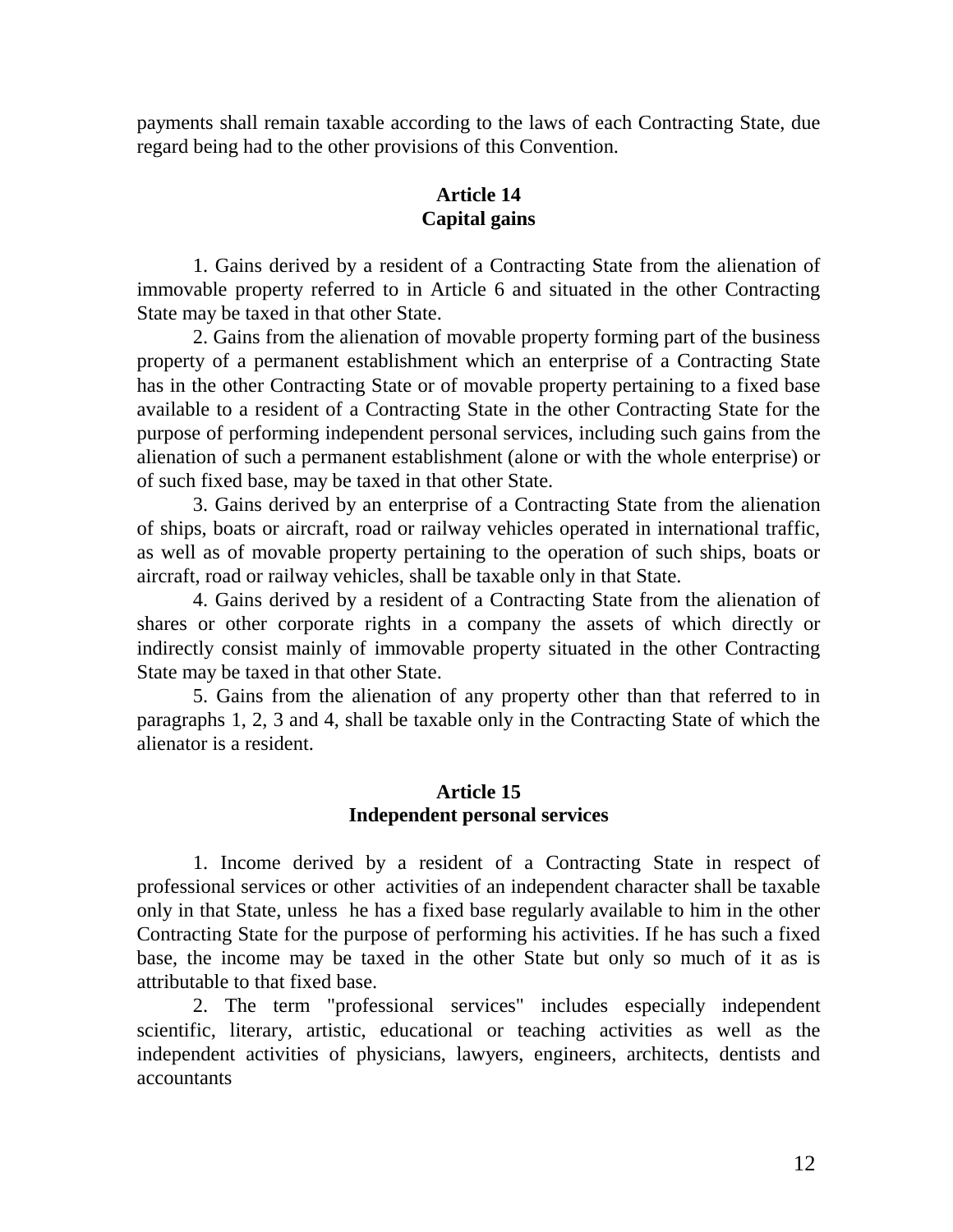### **Article 16 Dependent personal services**

1. Subject to the provisions of Articles 17, 19, 20, 21 and 22, wages, salaries and other similar remuneration derived by a resident of a Contracting State in respect of an employment shall be taxable only in that State unless the employment is exercised in the other Contracting State. If the employment is exercised in the other Contracting State, such remuneration as is derived therefrom may be taxed in that other State.

2. Notwithstanding the provisions of paragraph 1, remuneration derived by a resident of a Contracting State in respect of an employment exercised in the other Contracting State shall be taxable only in the first-mentioned State if:

a) the recipient is present in the other State for a period or periods not exceeding in the aggregate 183 days in any period of twelve month commencing or ending in the calendar year concerned, and

b) the remuneration is paid by, or on behalf of, an employer who is not a resident of the other State, and

c) the remuneration is not borne by a permanent establishment or a fixed base which the employer has in the other State.

3. Notwithstanding the preceding provisions of this Article, remuneration derived in respect of an employment exercised aboard a ship, boat or aircraft, road or railway vehicle operated in international traffic by an enterprise of a Contracting State, may be taxed in that State.

## **Article 17 Directors' fees**

Directors' fees and other similar payments derived by a resident of a Contracting State in his capacity as a member of the board of directors of a company which is a resident of the other Contracting State may be taxed in that other State.

#### **Article 18 Artists and sportsmen**

1. Notwithstanding the provisions of Articles 15 and 16, income derived by a resident of a Contracting State as an entertainer, such as a theatre, motion picture, radio or television artist, or a musician, or as a sportsman, from his personal activities as such exercised in the other Contracting State, may be taxed in that other State.

2. Where income in respect of personal activities exercised by an entertainer or a sportsman in his capacity as such accrues not to the entertainer or sportsman himself but to another person, that income may, notwithstanding the provisions of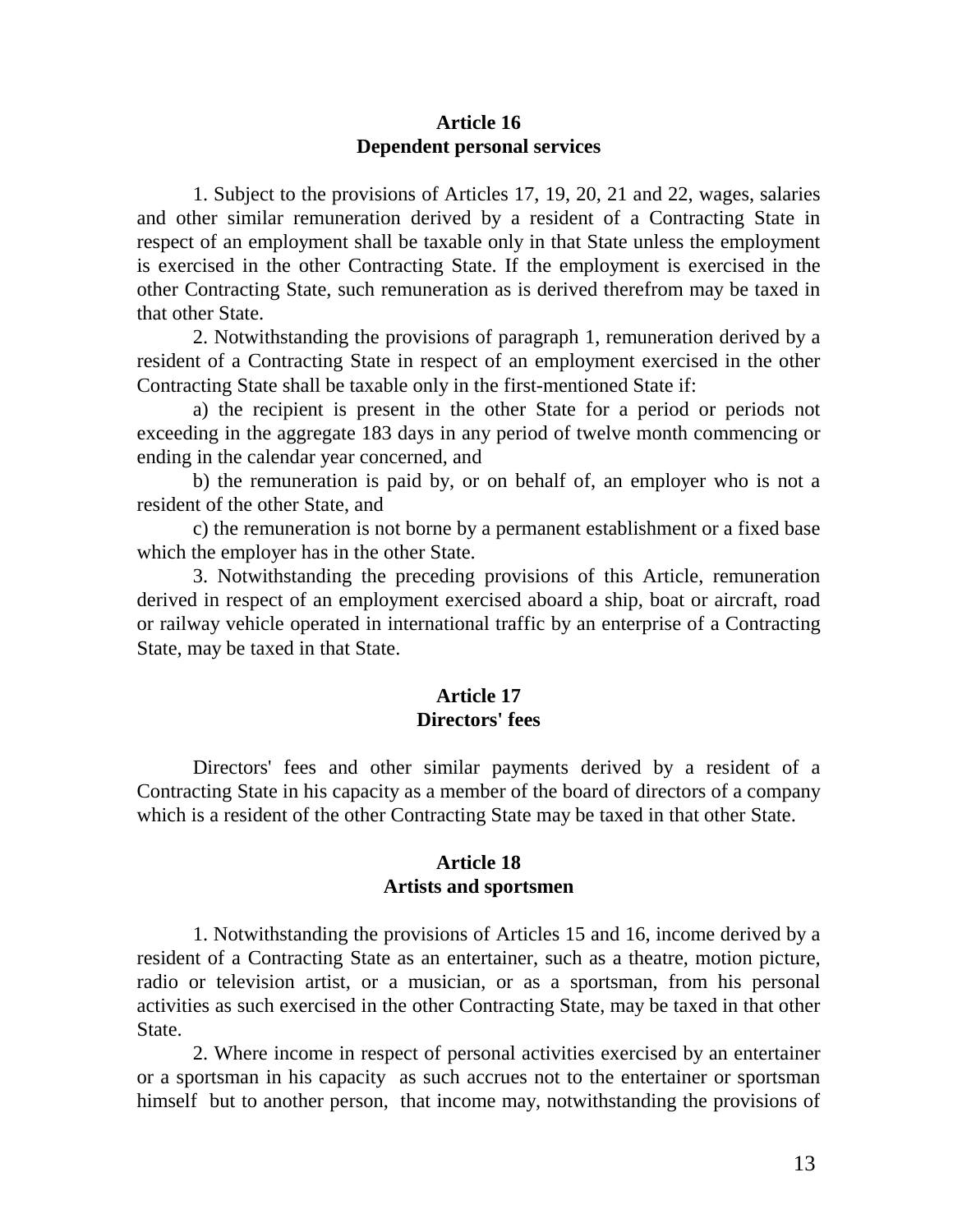Articles 7, 15 and 16, be taxed in the Contracting State in which the activities of the entertainer or sportsman are exercised.

3. Notwithstanding the provisions of paragraphs 1 and 2, the income derived from the activities referred to in paragraph 1 within the framework of cultural or sports exchanges agreed to by the Governments of the Contracting States and carried out other than for the purpose of profit, shall be exempt from tax in the Contracting State in which these activities are exercised.

# **Article 19 Pensions**

1. Subject to the provisions of paragraph 2 of Article 20, pensions and other similar remuneration paid to a resident of a Contracting State in consideration of past employment shall be taxable only in that State.

2. Notwithstanding the provisions of paragraph 1 of this Article pensions and other similar remuneration made under the social security legislation of a Contracting State shall be taxable only in that State.

## **Article 20 Government services**

1. Remuneration, other than a pension, paid by, or out of funds created by a Contracting State or an administrative-territorial unit or a local authority thereof to an individual in respect of services rendered to that State or his administrativeterritorial unit or local authority shall be taxable only in that State.

However, such remuneration shall be taxable only in the other Contracting State if the services are rendered in that State and the individual is a resident of that State who:

i) has the citizenship of that State; or

ii) did not become a resident of that State solely for the purpose of rendering the services.

2. a) Any pension paid by, or out of funds created by a Contracting State or a local authority or an administrative-territorial unit thereof to an individual in respect of services rendered to that State or authority or unit shall be taxable only in that State.

b) However, such pension shall be taxable only in the other Contracting State if the individual is a resident of, and has the citizenship of, that State.

3. The provisions of Articles 16, 17 and 19 shall apply to remuneration and pensions in respect of services rendered in connection with a business carried on by a Contracting State or an administrative-territorial unit or a local authority thereof.

# **Article 21**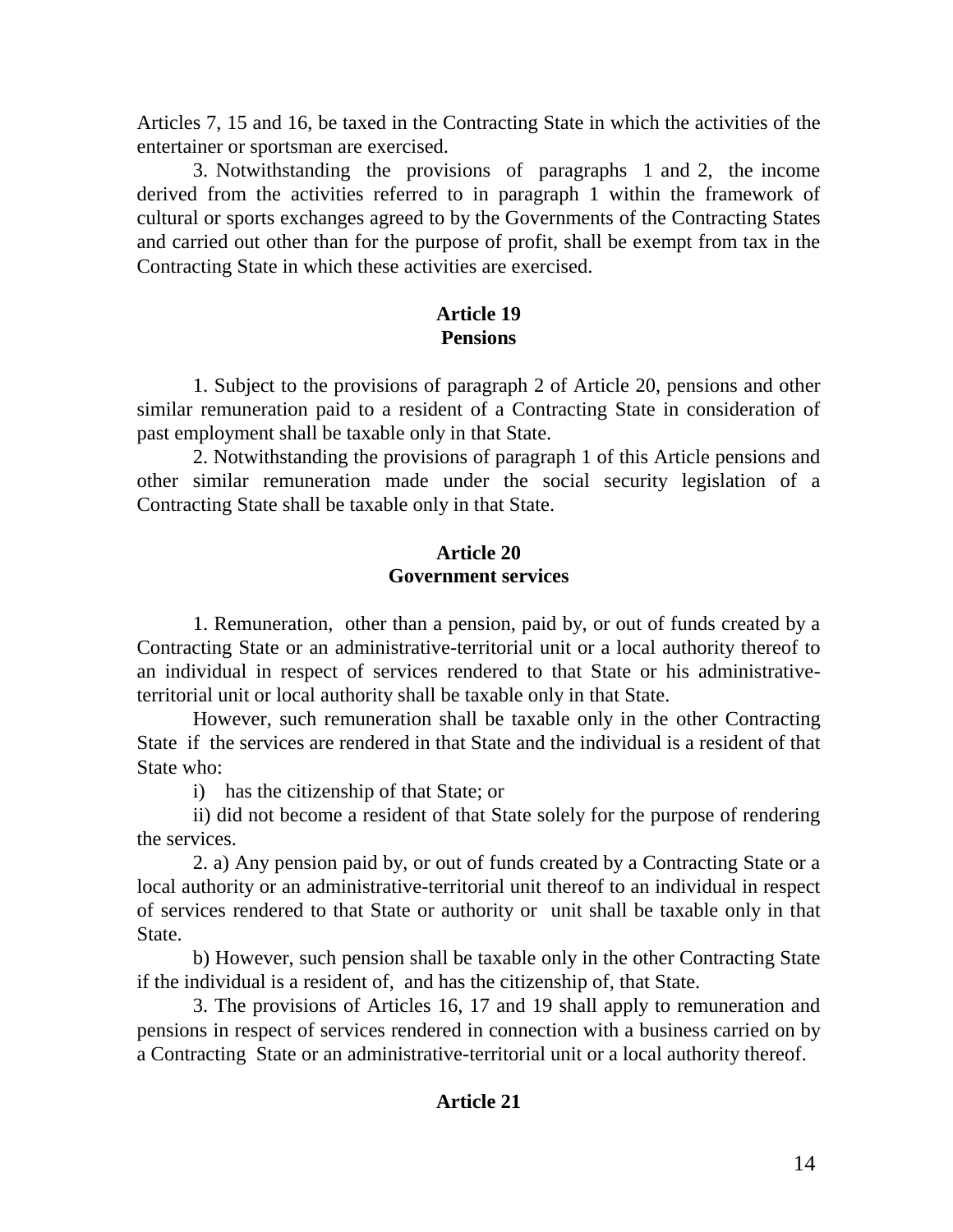#### **Students and trainees**

1. A resident of a Contracting State who is temporary present in the other Contracting State as a student or a trainee who receives a technical, professional or business training shall not be taxed in the other Contracting State for remittances from aboard for the purpose of his maintenance, education or training or as a scholarship to continue his education.

2. Remuneration paid to the student or trainee, as the case may be, for services rendered in the other State shall not be taxed in that other State for a period of 4 years provided that such services are connected with his education, maintenance or training.

#### **Article 22 Professors and researchers**

1. An individual who is or was a resident of a Contracting State immediately before making a visit to the other Contracting State and who, at the invitation of any university, college, school or other similar non-profitable educational institution which is recognized by the Government of that other Contracting State, is present in that other Contracting State for a period not exceeding 2 years from the date of his first arrival in that other Contracting State, solely for the purpose of teaching or research or both, at such educational institution shall be exempt from tax in that other Contracting State on his remuneration for teaching or research.

2. The provisions of paragraph 1 of this Article shall not apply to income from research if such research is undertaken not in the public interest but for the private benefit of a specific person or persons.

### **Article 23 Other income**

1. Items of income of a resident of a Contracting State, wherever arising, not dealt with in the foregoing Articles of this Convention shall be taxable only in that State.

2. The provisions of paragraph 1 shall not apply to income, other than income from immovable property as defined in paragraph 2 of Article 6, if the recipient of such income, being a resident of a Contracting State, carries on business in the other Contracting State through a permanent establishment situated therein, or performs in that other State independent personal services from a fixed base situated therein, and the right or property in respect of which the income is paid is effectively connected with such permanent establishment or fixed base. In such case the provisions of Article 7 or Article 15, as the case may be, shall apply.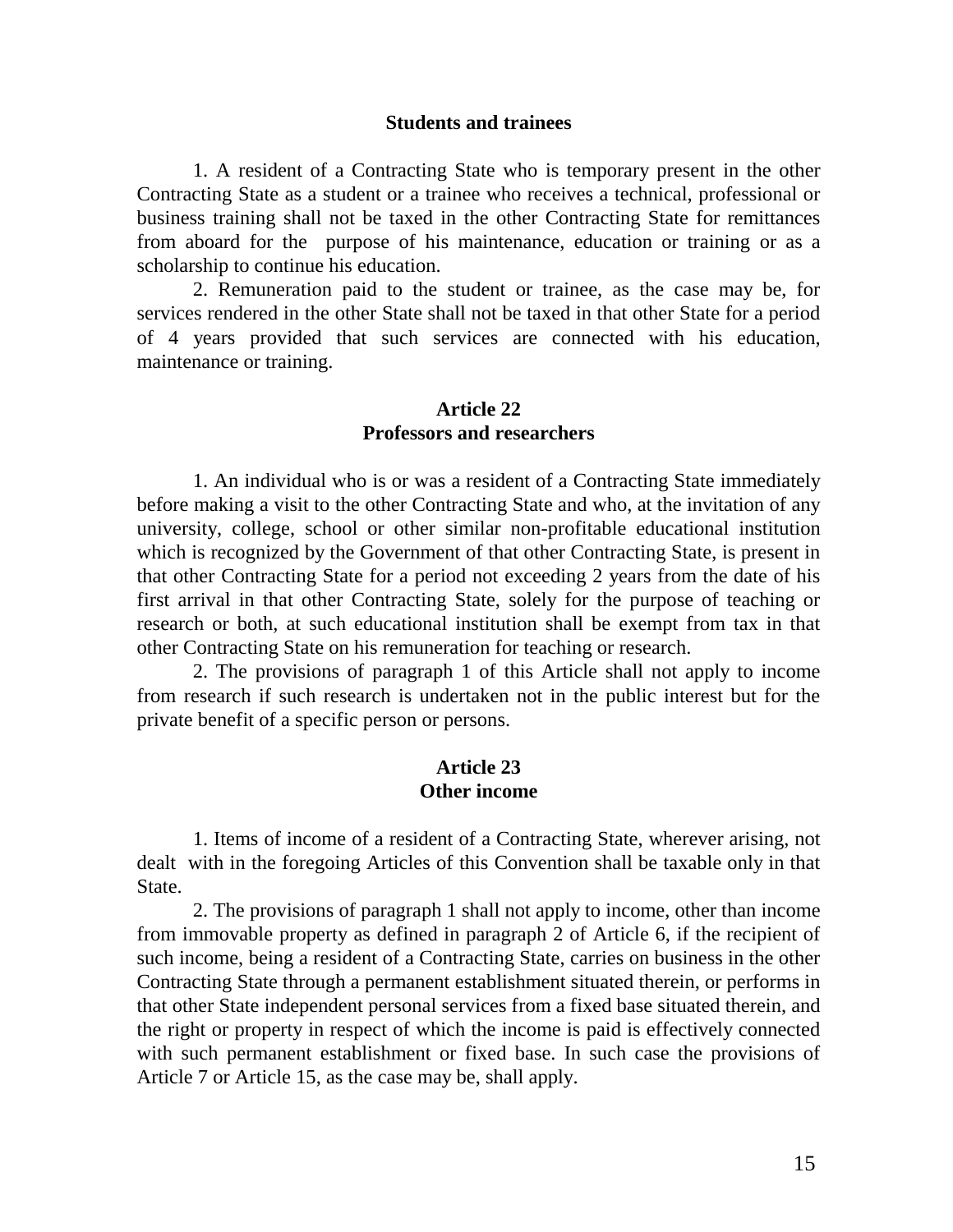3. Notwithstanding the provisions of paragraphs 1 and 2, items of income of a resident of a Contracting State not dealt with in the foregoing Articles of this Convention and arising in the other Contracting State may also be taxed in that other State.

## **Article 24 Capital**

1. Capital represented by immovable property referred to in Article 6, owned by a resident of a Contracting State and situated in the other Contracting State, may be taxed in that other State.

2. Capital represented by movable property forming part of the business property of a permanent establishment which an enterprise of a Contracting State has in the other Contracting State or by movable property pertaining to a fixed base available to a resident of a Contracting State in the other Contracting State for the purpose of performing independent personal services, may be taxed in that other State.

3. Capital represented by ships, boats or aircraft, road and railway vehicles, operated in international traffic, and by movable property pertaining to the operation of such ships, boats and aircraft, road and railway vehicles, owned by an enterprise of a Contracting State, shall be taxable only in that State.

4. Capital represented by shares or other corporate rights in a company the assets of which consist mainly of immovable property situated in a Contracting State may be taxed in that Contracting State.

5. All other elements of capital of a resident of a Contracting State shall be taxable only in that State.

## **Article 25 Elimination of double taxation**

1. In the case of Armenia double taxation shall be eliminated as follows:

a) where a resident of Armenia derives income or owns capital which, in accordance with the provisions of this Convention, may be taxed in Romania, Armenia shall allow:

i) as a deduction from the tax on the income of that resident, an amount equal to the income tax paid in Romania;

ii) as a deduction from the tax on the capital of that resident, an amount equal to the capital tax paid in Romania.

Such deduction in either case shall not, however, exceed that part of the income tax or capital tax, as computed before the deduction is given, which is attributable, as the case may be, to the income or the capital which may be taxed in Romania;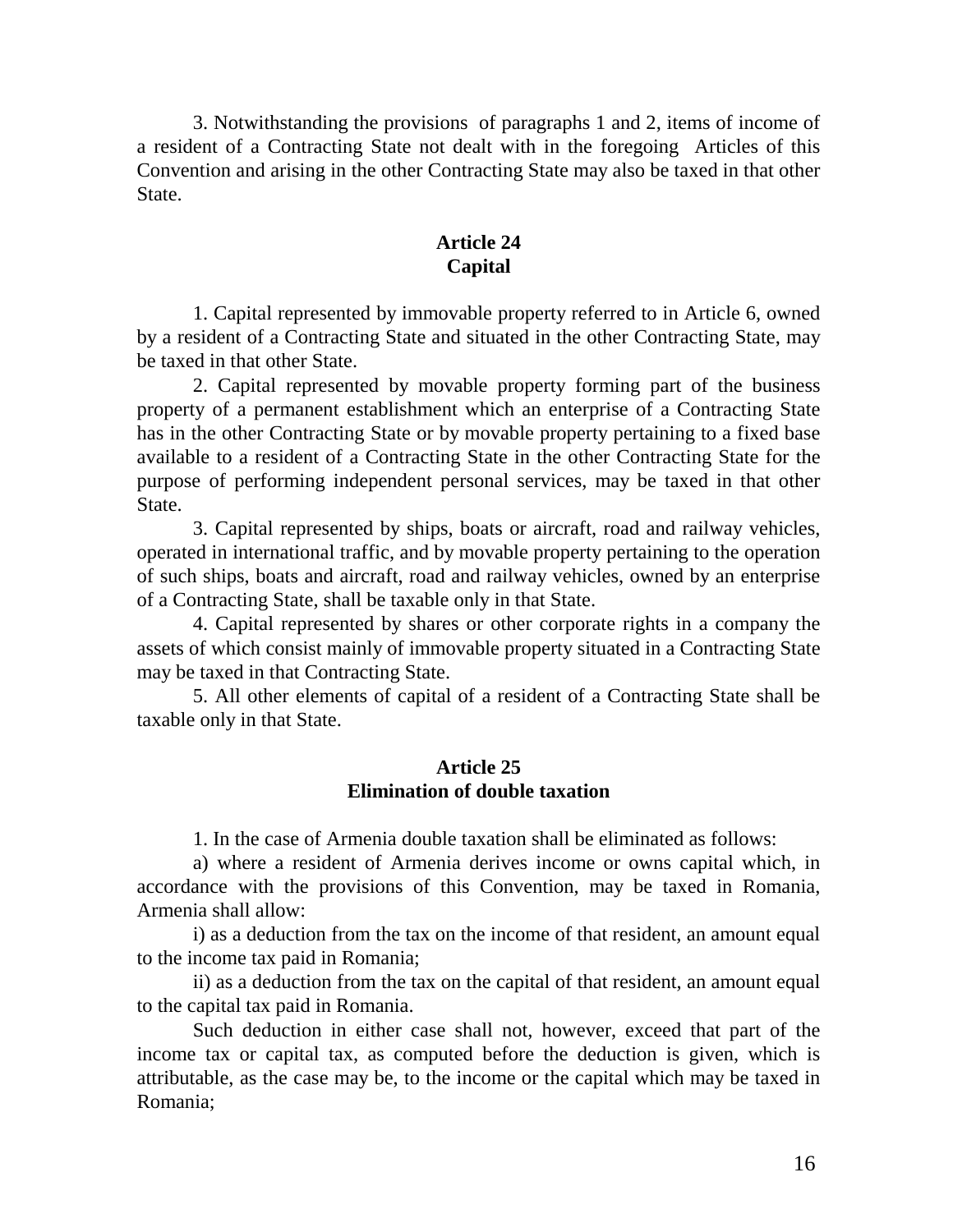b) where in accordance with any provision of this Convention, income derived or capital owned by a resident of Armenia is exempt from tax in Armenia, Armenia may nevertheless, in calculating the amount of tax on the remaining income or capital of such resident, take into account the exempted income or capital.

2. In the case of Romania double taxation shall be eliminated as follows:

Where a resident of Romania derives income or items of income referred to in Articles 10, 11, 12 and 13, or profits, gains or owns capital which under the law of Armenia and in accordance with this Convention may be taxed in Armenia, Romania shall allow as a credit against its tax on the income, items of income, profits, gains, or on capital an amount equal to the tax paid in Armenia.

The amount of credit, however, shall not exceed the amount of Romanian tax on that income, items of income, profits or gains, or on capital computed in accordance with the taxation laws and regulations of Romania.

### **Article 26 Non-discrimination**

1. Nationals of a Contracting State shall not be subjected in the other Contracting State to any taxation or any requirement connected therewith, which is other or more burdensome than the taxation and connected requirements to which nationals of that other State in the same circumstances are or may be subjected.

2. Stateless persons who are residents of either Contracting State shall not be subjected in either Contracting State to any taxation or any requirement connected therewith, which is other or more burdensome than the taxation and connected requirements to which nationals of the State concerned in the same circumstances are or may be subjected.

3. The taxation on a permanent establishment which an enterprise of a Contracting State has in the other Contracting State shall not be less favorably levied in that other State than the taxation levied on enterprises of that other State carrying on the same activities. This provision shall not be construed as obliging a Contracting State to grant to resident of the other Contracting State any personal allowances, relieves and reductions for taxation purposes on account of civil status or family responsibilities which it grants to its own residents.

4. Except where the provisions of Article 9, paragraph 7 of Article 11, paragraph 6 of Articles 12 and 13, apply, interest, commission, royalties and other disbursements paid by an enterprise of a Contracting State to a resident of the other Contracting State shall, for the purpose of determining the taxable profits of such enterprise, be deductible under the same conditions as if they had been paid to a resident of the first-mentioned State.

Similarly, any debts of an enterprise of a Contracting State to a resident of the other Contracting State shall, for the purpose of determining the taxable capital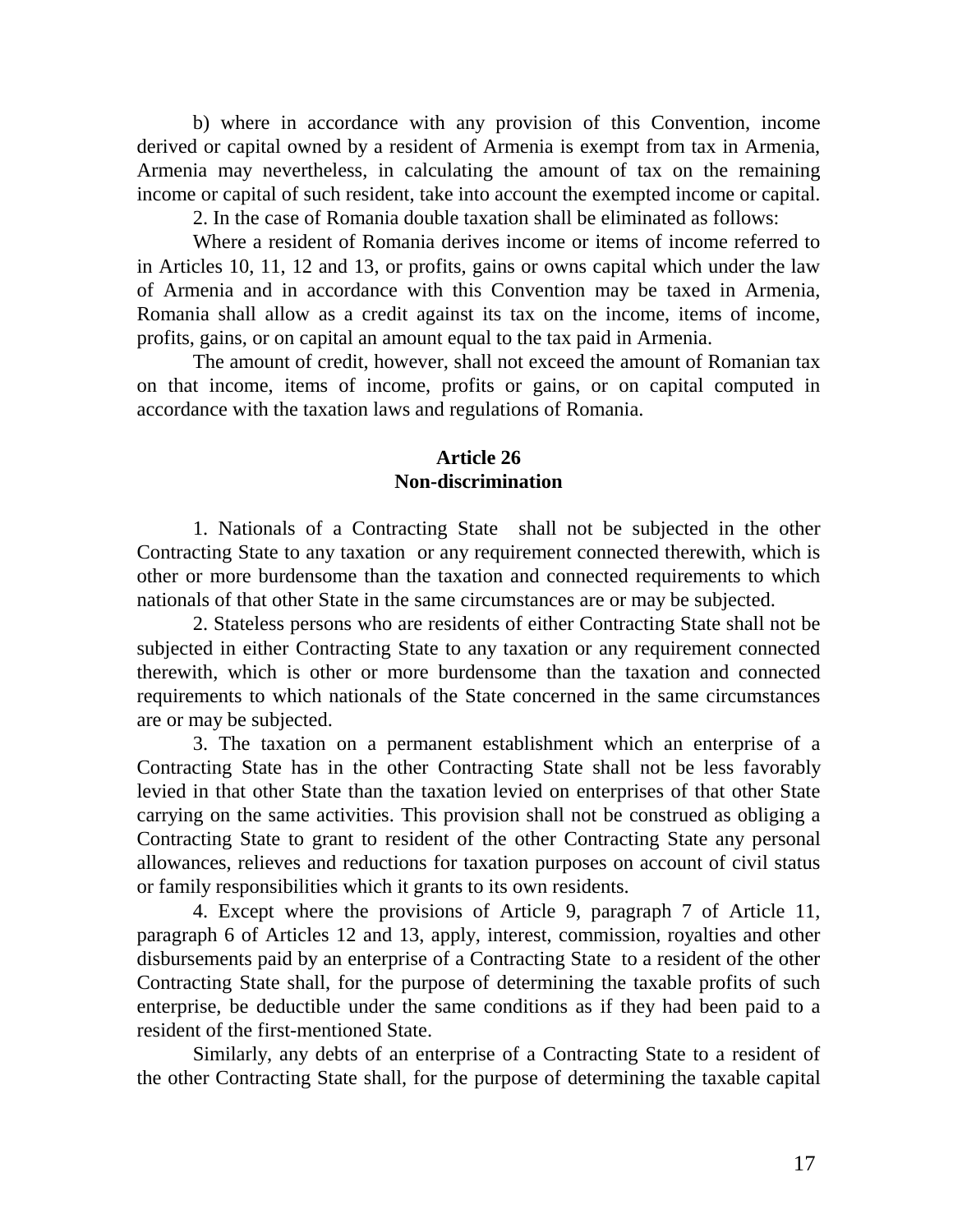of such enterprise, be deductible under the same conditions as if they had been contracted to a resident of the first-mentioned State.

5. Enterprises of a Contracting State, the capital of which is wholly or partly owned or controlled, directly or indirectly, by one or more residents of the other Contracting State, shall not be subjected in the first-mentioned State to any taxation or any requirement connected therewith which is other or more burdensome than the taxation and connected requirements to which other similar enterprises of the firstmentioned State are or may be subjected.

6. Nothing in this Article shall be construed as obliging a Contracting State to grant to individuals who are not residents of that State any of the personal allowances, relieves and reductions for tax purposes which are granted to its resident individuals.

7. The provisions of this Article shall apply only to taxes which are covered by this Convention.

### **Article 27 Mutual agreement procedure**

1. Where a person considers that the actions of one or both of the Contracting States result or will result for him in taxation not in accordance with the provisions of this Convention, he may, irrespective of the remedies provided by the domestic law of those States, present his case to the competent authority of the Contracting State of which he is a resident or, if his case comes under paragraph 1 of Article 26, to that of the Contracting State of which he is a national.

The case must be presented within 2 years from the first notification of the action resulting in taxation not in accordance with provisions of the Convention.

2. The competent authority shall endeavour, if the objection appears to it to be justified and if it is not itself able to arrive at a satisfactory solution, to resolve the case by mutual agreement with the competent authority of the other Contracting State, with a view to the avoidance of taxation which is not in accordance with the Convention. Any agreement reached shall be implemented notwithstanding any time limits in the domestic law of the Contracting States.

3. The competent authorities of the Contracting States shall endeavour to resolve by mutual agreement any difficulties or doubts arising as to the interpretation or application of the Convention. They may also consult together for the elimination of double taxation in cases not provided for in the Convention.

4. The competent authorities of the Contracting States may communicate with each other directly for the purpose of reaching an agreement in the sense of the preceding paragraphs. When it seems advisable in order to reach agreement to have an oral exchange of opinions, such exchange may take place through a Commission consisting of representatives of the competent authorities of the Contracting States.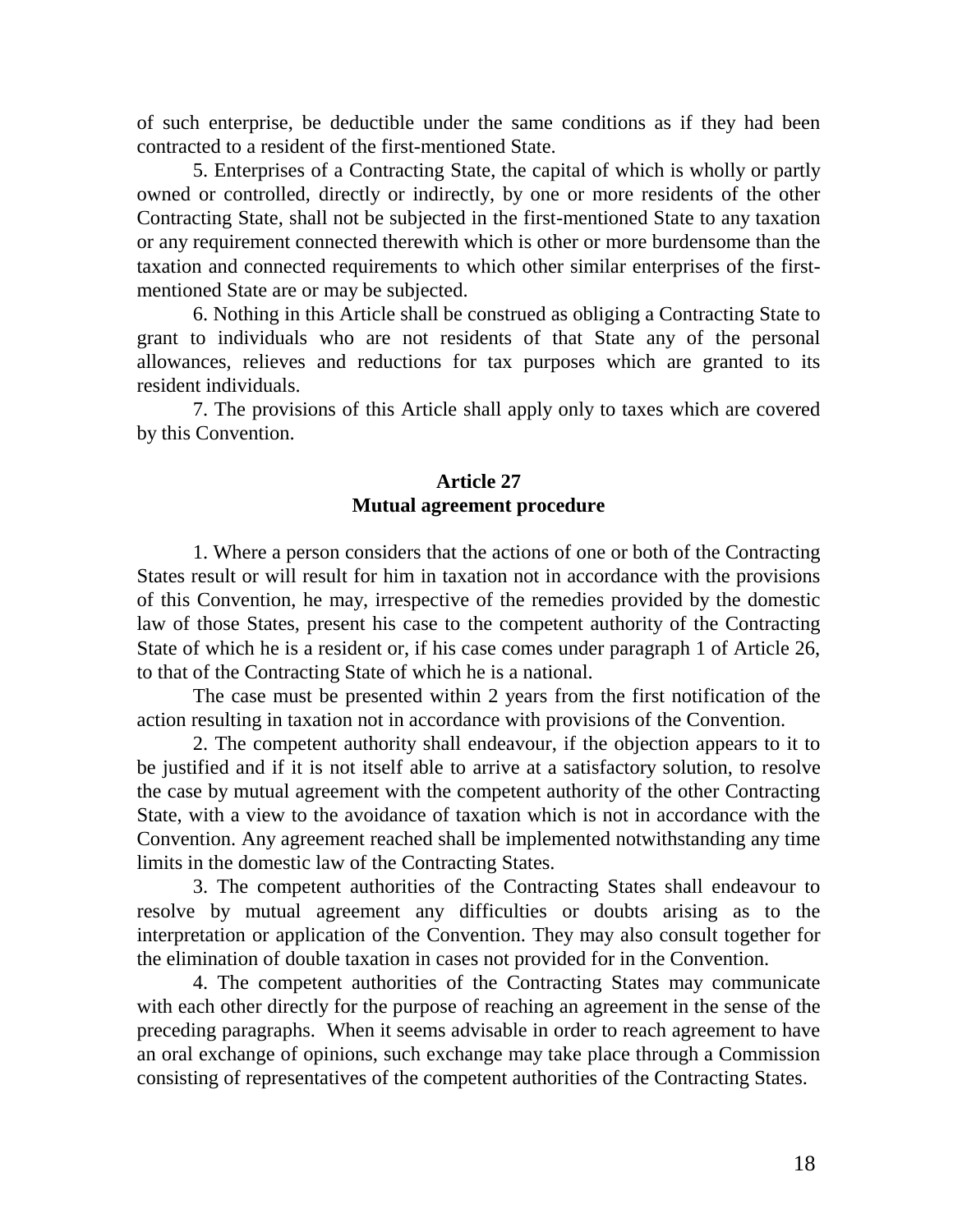### **Article 28 Exchange of information**

1. The competent authorities of the Contracting States shall exchange such information as is necessary for carrying out the provisions of this Convention or of the domestic laws of the Contracting States concerning taxes covered by the Convention insofar as the taxation thereunder is not contrary to the Convention, especially in order to prevent fraud or evasion in respect of such taxes. The exchange of information is not restricted by Article 1. Any information received by a Contracting State shall be treated as secret in the same manner as information obtained under the domestic laws of that State and shall be disclosed only to persons or authorities (including courts and administrative bodies) involved in the assessment or collection of, the enforcement or prosecution in respect of, or the determination of appeals in relation to, the taxes covered by the Convention. Such persons or authorities shall use the information only for such purposes. They may disclose the information in public court proceedings or in judicial decisions.

2. In no case shall the provisions of paragraph 1 be construed so as to impose on a Contracting State the obligation:

a) to carry out administrative measures at variance with the laws and administrative practice of that or of the other Contracting State;

b) to supply information which is not obtainable under the laws or in the normal course of the administration of that or of the other Contracting State;

c) to supply information which would disclose any trade, business, industrial, commercial or professional secret or trade process, or information, the disclosure of which would be contrary to public policy (ordre public).

#### **Article 29 Collection assistance**

1. The competent authorities of the Contracting States undertake to lend aid and assistance to each other in the collection of taxes covered by this Convention, together with interest, penalties for the late payment and fines without penal character relating to such taxes.

2. Requests for assistance by the competent authority of a Contracting State in the collection of these taxes shall include a certification by such authority that, under the laws of that State, the said taxes have been finally determined. For the purposes of this Article, a tax is finally determined when a Contracting State has the right under its internal law to collect the tax and the taxpayer has no further rights to restrain collection.

3. The request of a Contracting State that has been accepted for collection by the competent authority of the other Contracting State shall be collected by the other Contracting State as though such request were related to its own tax.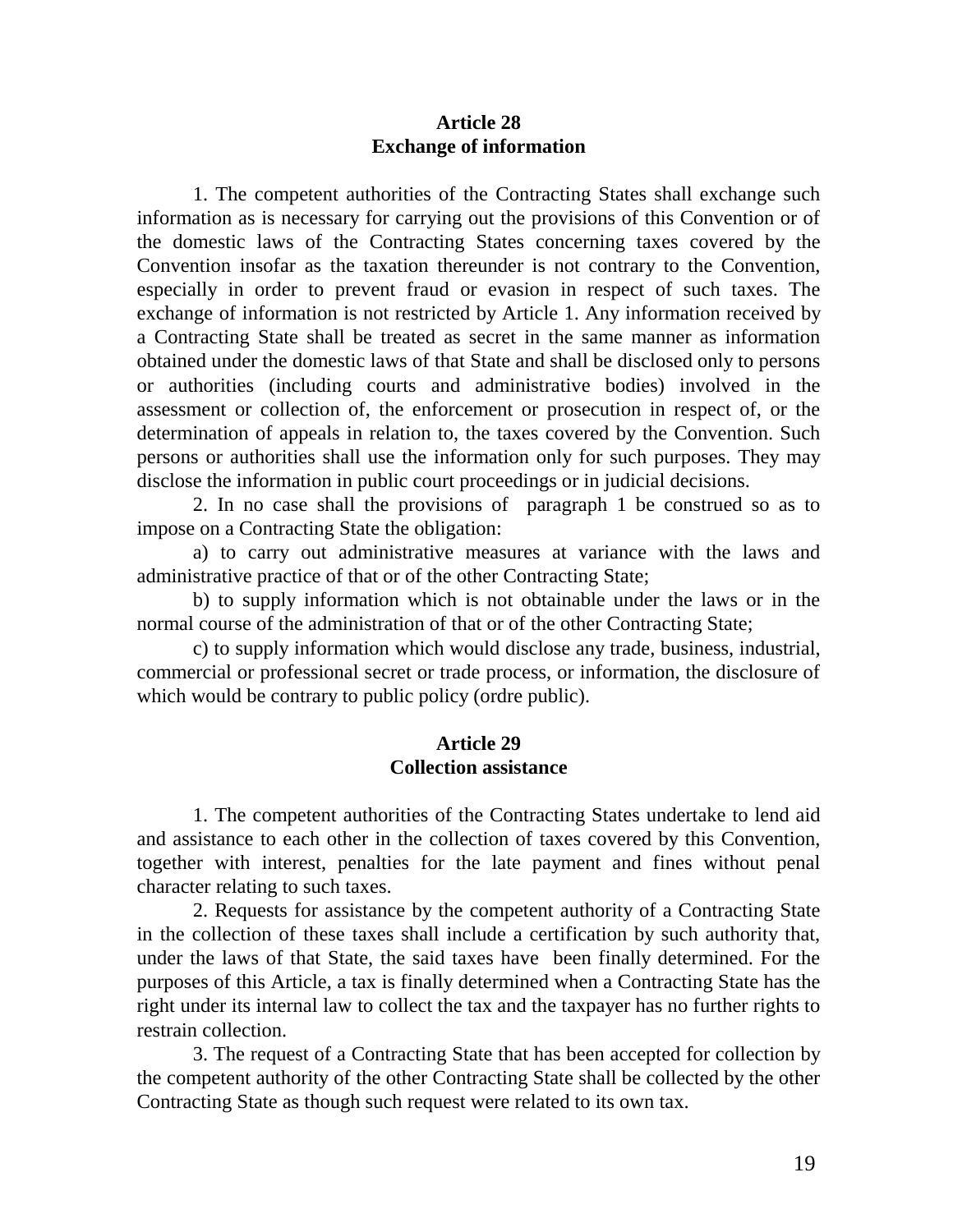4. Amounts collected by the competent authority of a Contracting State pursuant to this Article shall be forwarded to the competent authority of the other Contracting State. However, except where the competent authorities of the Contracting States otherwise agree, the ordinary expenses incurred in providing collection assistance shall be borne by the requested State.

5. No assistance shall be provided under this Article for a request for a collection assistance of a Contracting State in respect of a taxpayer to the extent that such request relates to a period during which the taxpayer was a resident of the other Contracting State.

6. Nothing in this Article shall be construed as imposing on either Contracting State the obligation to carry out administrative measures of a different nature from those used in the collection of its own taxes or that would be contrary to its public policy (ordre public).

## **Article 30 Members of diplomatic missions and consular posts**

Nothing in this Convention shall affect the fiscal privileges of members of diplomatic missions or consular posts under the general rules of international law or under the provisions of special agreements.

## **Article 31 Entry into force**

1. This Convention shall be ratified and shall enter into force on the 30-th day after the date of the latter notification indicating that both Parties have complied with domestic legal procedures required in each State for its entry into force. The Convention shall apply:

i) in respect of taxes withheld at the source - to the income derived on or after the first day of January in the calendar year next following the year in which the Convention enters into force; and

ii) in respect of other taxes on income and on capital - for taxes derived on or after the first day of January in the calendar year next following the year in which the Convention enters into force.

#### **Article 32 Termination**

1. This Convention shall remain in force indefinitely.

2. Either of the Contracting States may give to the other Contracting State, through diplomatic channels, a written notice of termination on or before the 30-th